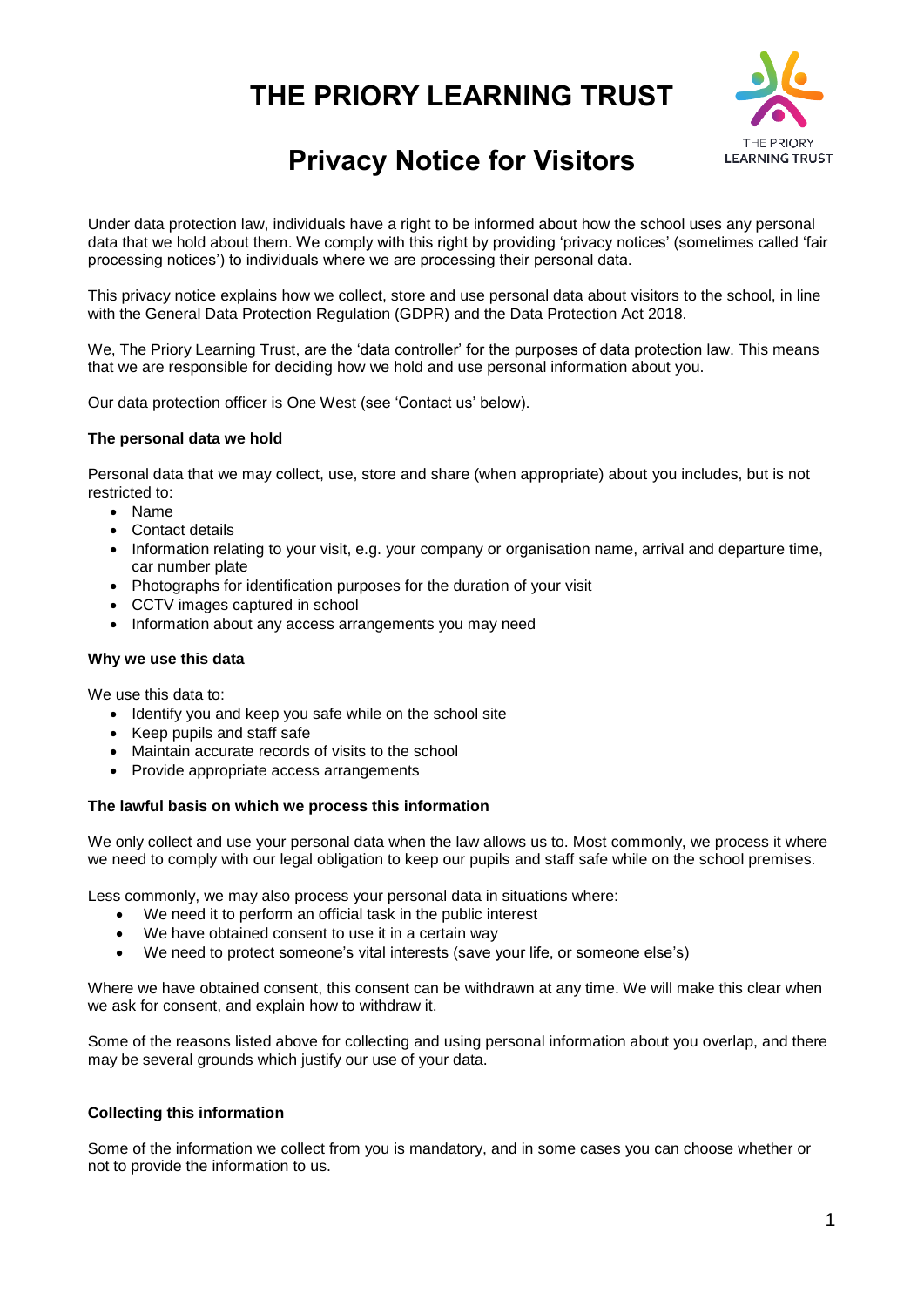Whenever we seek to collect information from you, we make it clear whether you must provide this information (and if so, what the possible consequences are of not complying), or whether you have a choice.

We will only collect the data that we need in order to fulfil our purposes, which are set out above.

#### **Storing this information**

We will keep your personal data while you are visiting our school.

We may also keep it beyond this, if necessary, to comply with our legal obligations.

Our record retention schedule sets out how long we keep information about visitors.

#### **Who we share this information with**

We do not share information about suppliers or their representatives, employees or agents without consent unless the law and our policies allow us to do so.

Where it is legally required, or necessary (and it complies with data protection law) we may share personal information about you with:

- our local authority
- the Department for Education (DfE)
- Education service providers to enable them to provide the service we have contracted them for (such as academic websites for study purposes. Full details contained within our Data Protection Policy)

#### **Transferring data internationally**

Where we transfer personal data to a country or territory outside the United Kingdom, we will do so in accordance with data protection law.

## **Your rights**

#### **How to access personal information we hold about you**

Individuals have a right to make a **'subject access request'** to gain access to personal information that the school holds about them.

If you make a subject access request, and if we do hold information about you, we will:

- Give you a description of it
- Tell you why we are holding and processing it, and how long we will keep it for
- Explain where we got it from, if not from you
- Tell you who it has been, or will be, shared with
- Let you know whether any automated decision-making is being applied to the data, and any consequences of this
- Give you a copy of the information in an intelligible form

You may also have the right for your personal information to be transmitted electronically to another organisation in certain circumstances.

If you would like to make a request, please contact our data protection officer.

#### **Your other rights regarding your data**

Under data protection law, individuals have certain rights regarding how their personal data is used and kept safe. You have the right to:

- Object to the use of your personal data if it would cause, or is causing, damage or distress
- Prevent your data being used to send direct marketing
- Object to the use of your personal data for decisions being taken by automated means (by a computer or machine, rather than by a person)